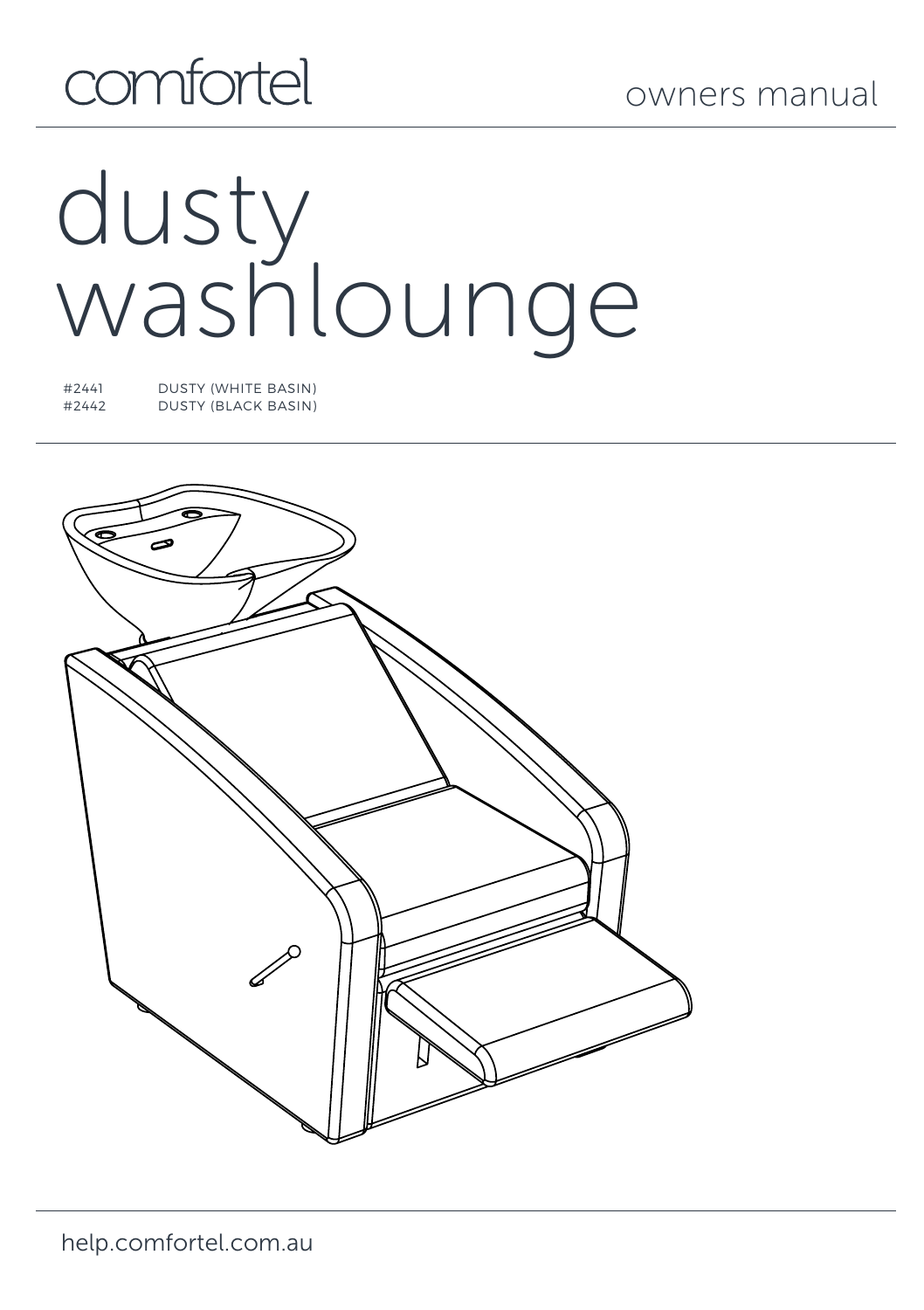### GENERAL SAFETY

- 1. Read carefully and keep these instructions in a safe place.
- 2. Use this product only for its intended function and do not use attachments not recommended by the manufacturer.
- 3. Do not use outdoors.

### PLUMBING

1. This unit must be plumbed by a licensed plumber.

IMPORTANT  $\boldsymbol{\Lambda}$ ALL PLUMBING MUST BE COMPLETED BY A LICENSED PLUMBER

## IMPORTANT

DO NOT ALLOW CHILDREN AROUND THE WASHLOUNGE WHEN IN USE

## GET STARTED

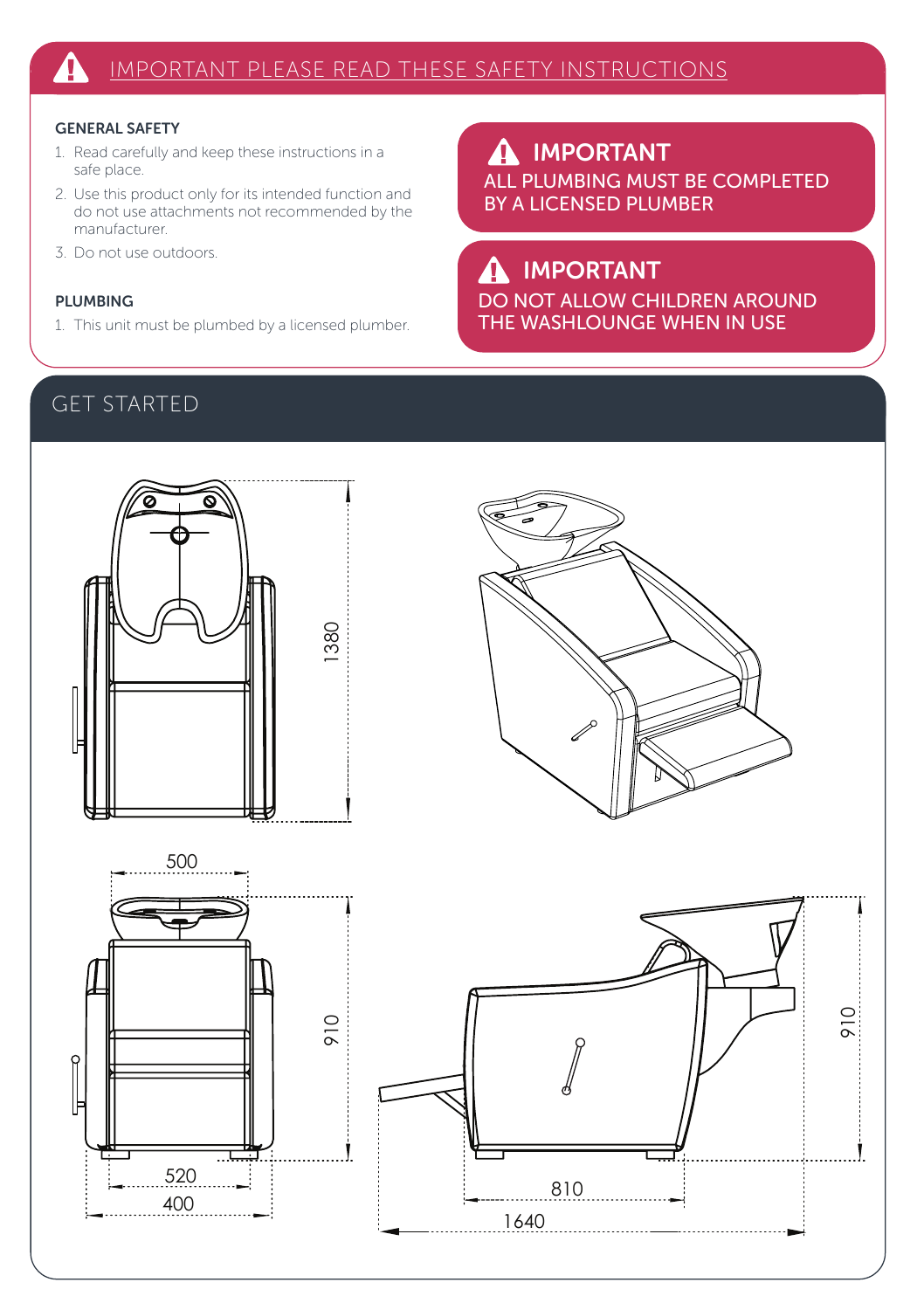### GET STARTED

## SECURE AND BOLT DOWN BEFORE INSTALLATION







### THE WASHLOUNGE MUST BE SECURED TO THE FLOOR.

Making sure your wash lounge is supported, lift and remove the back seat. Secure to the floor through connector brackets using appropiate fixings (not supplied).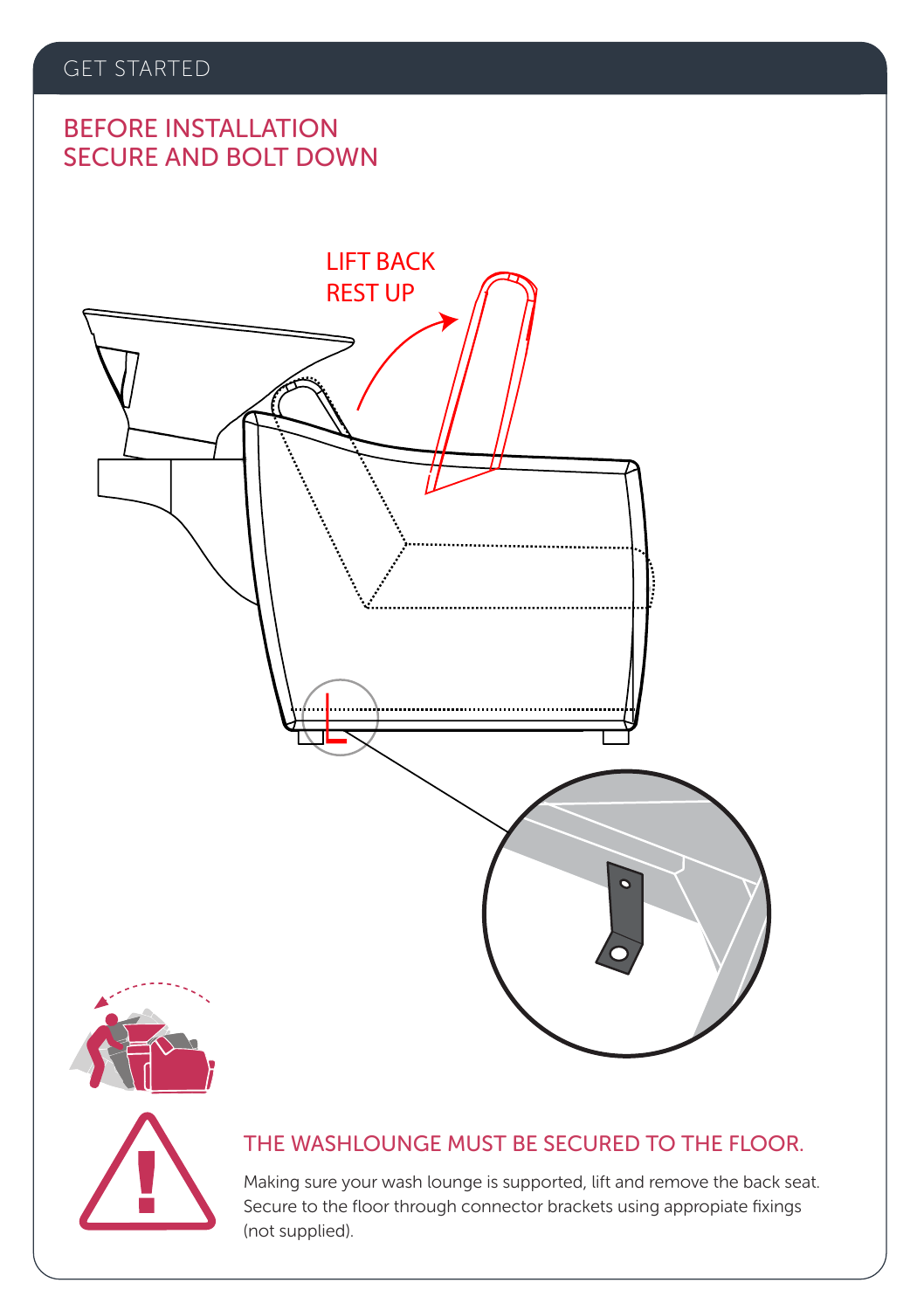### POSITIONING



If washing from behind, add a minimum of 400mm of space behind your wash lounge to provide room for access.



If washing from side add 400mm between each basin. All measurements in mm.

### BEFORE INSTALLING YOU SHOULD CONSIDER THE FOLLOWING

- Allow for the necessary room around the unit for free movement.
- If installing against a wall, a minimum distance of 80mm between wall and bottom back of basin is required to allow free movement of basin.
- If plumbing location is in wall (see Diagram A). For neatness of finish it is preferable to bring water and waste into the washlounge in the same hole.
- If plumbing location is on floor (see Diagram A), place washlounge over.

#### PLUMBING ACCESS OPTIONS

Determine the best way to connect plumbing.

OPTION A: FROM WALL TO BASIN STAND

From behind the basin stand connect plumbing to the wall

OPTION B: FROM FLOOR BENEATH SEAT From under the chair seat connect plumbing to the floor

ALL PLUMBING MUST BE COMPLETED BY A LICENSED PLUMBER IMPORTANT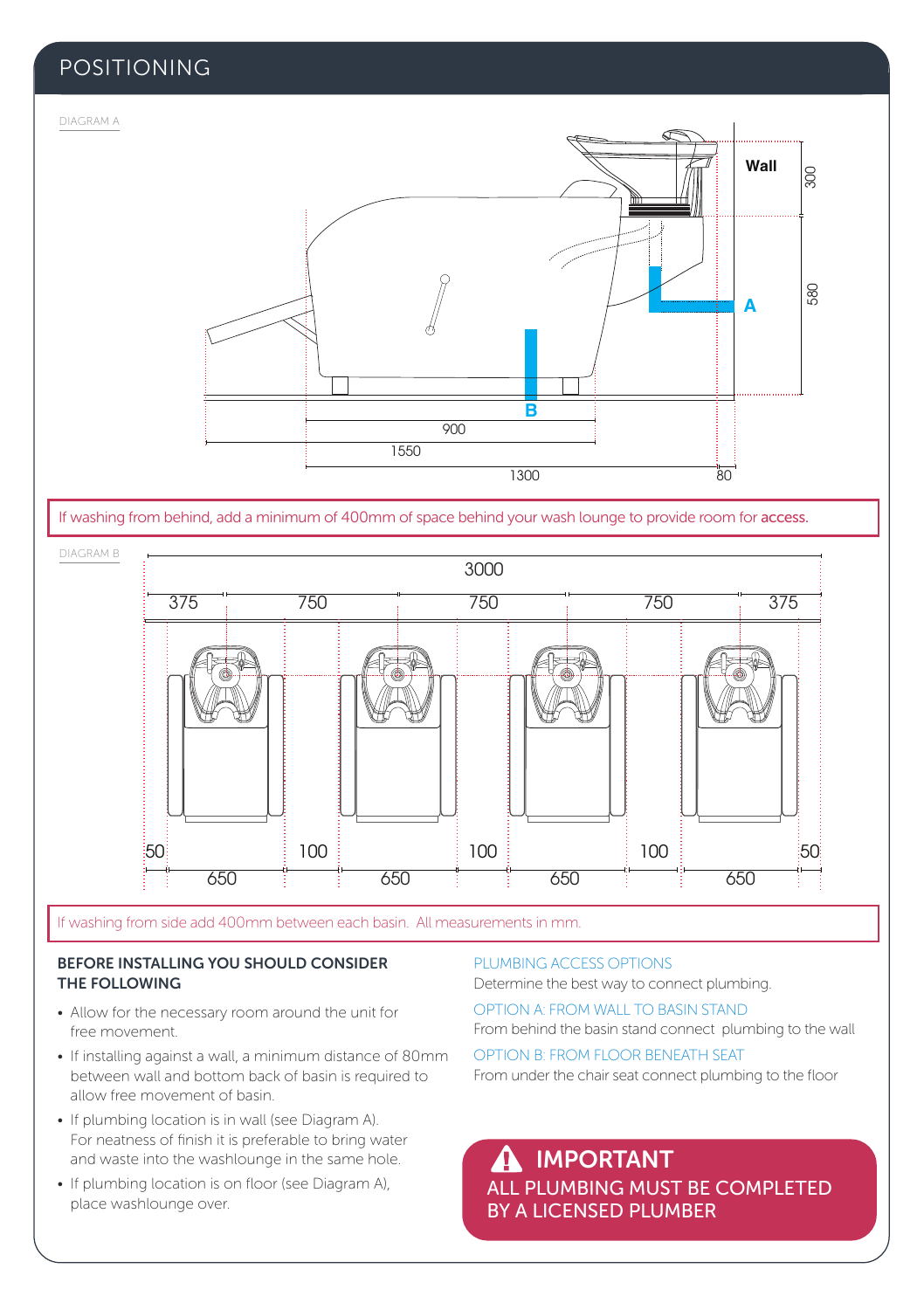### PLUMBING



### BASIN ASSEMBLY

- 1 Flick Mixer
- 2 Showerhead
- 4 Comfortneck
- 5 O-ring
- 6 Foam washers
- 7 Plastic nut
- 8 Flat seal
- 9 Fitted flange
- 10 Connector Bracket
- 11 Flexible waste pipe
- 12 Flange
- 13 Seal
- 14 P trap (not supplied)
- **3** Showerhose basin collar **15** Hot & cold braided hoses

**14**

- 16 Long nut
- 17 Plastic washers
- 18 Metal washers
- $19$  O-ring

to the floor using appropiate fixings (not supplied).

- 2. Install Flick Mixer using O-ring, plastic and metal washers & (Long Nut) and Shower Head using the Showerhose Basin Collar, O-ring, Foam Washer & Plastic Nut as indicated.
- 3. Place Flick Mixer and Shower Head Hoses through the holes in the basin.
- 4. Connect Flexible Waste Pipe to Plug and Waste which is already installed making use of the with Flat Seal and fitted Flange.

### PLUMBING CONNECTION

- 5. Connect Flexible Waste Pipe to P trap (not supplied) making use of Seal and Flange.
- 6. Connect hot and cold (½" connection) braided hoses to respective supplies.
- 7. Please attach Comfortneck to the basin.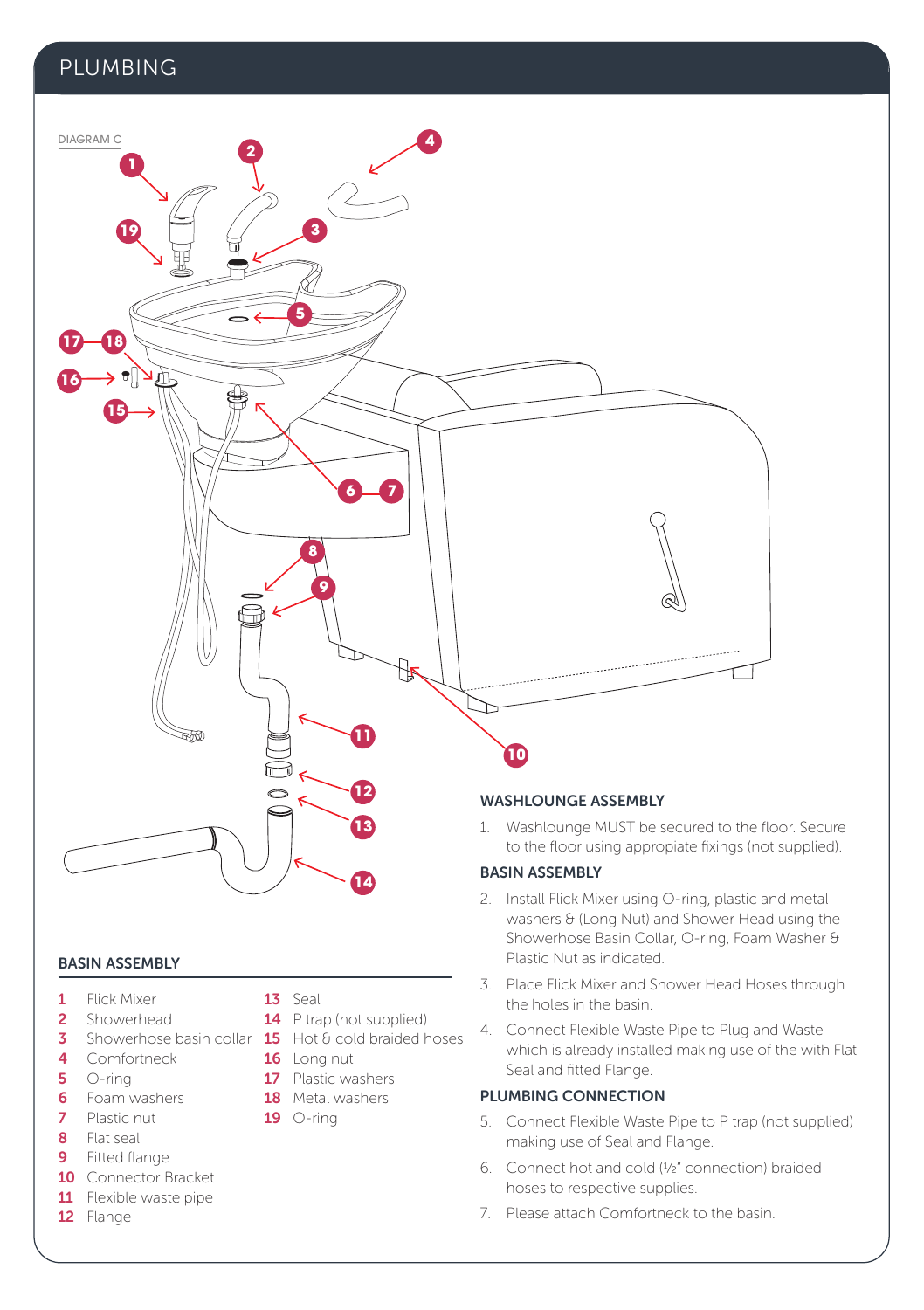### INSTALLATION & ASSEMBLY: BASIN

#### DIAGRAM D



# BASIN ASSEMBLY<br> **IMPORTANT**

- 1. Stainless steel cover
- 2. Bolts (supplied)
- 3. Ceramic basin

### INSTALLING BASIN

· Attach Stainless steel cover with the bolts to the back of the chair.

PLEASE MAKE SURE THERE IS SUPPORT AT THE BACK OF THE WASH LOUNGE WHERE THE WASH BASINS ARE LOCATED, AS ONCE THE SEAT CUSHION IS REMOVED - THE UNIT COULD TILT BACKWARDS.

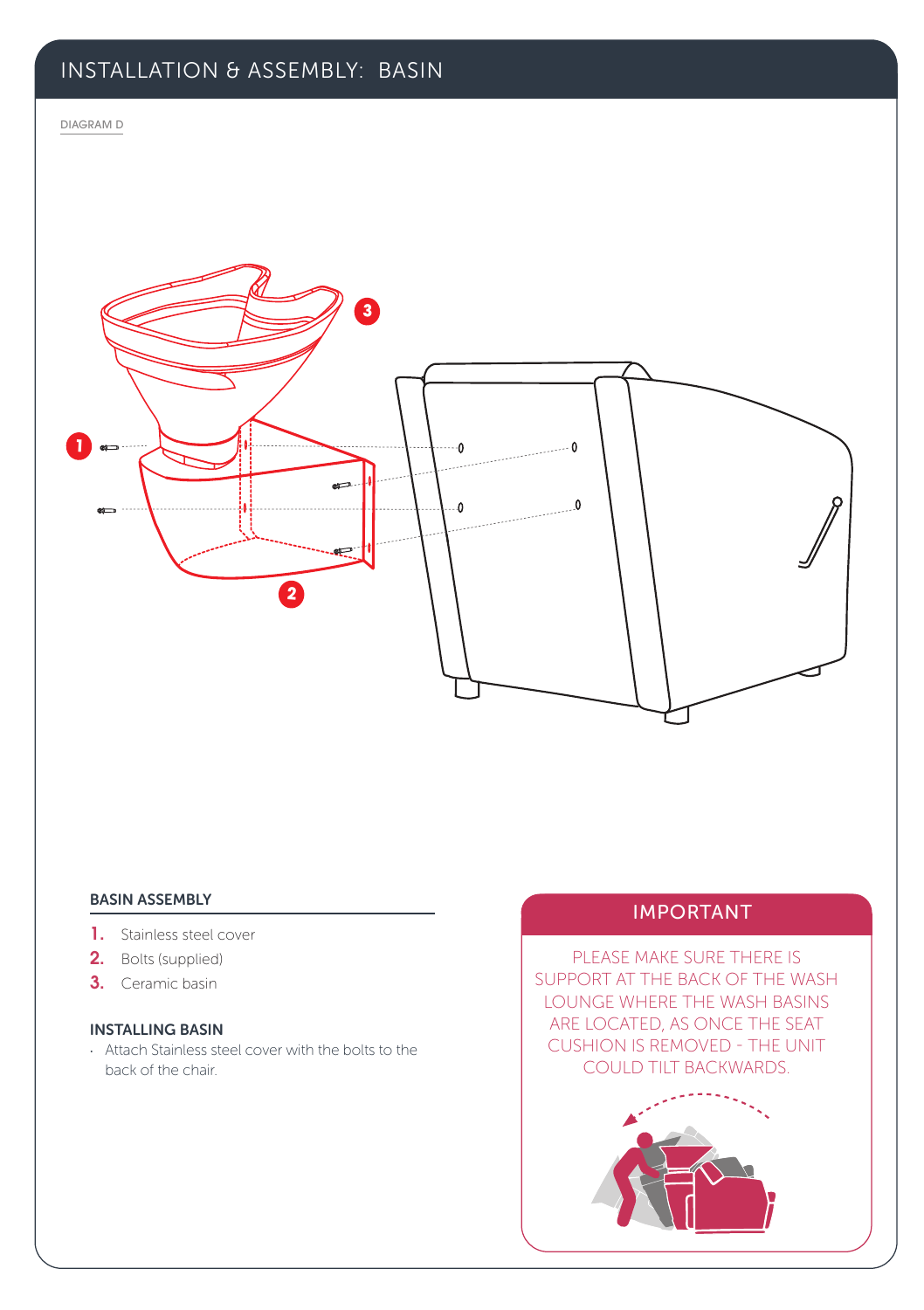### **CLEANING**

### ALWAYS FOLLOW THE CLEANING INSTRUCTIONS

### UPHOLSTERY

All upholstery needs some care; good housekeeping will help to prolong the life of any upholstered products. Avoid extreme temperatures. Extreme cold can make your vinyl prone to cracking, while extreme heat can cause permanent stretching. Avoid exposing your products to direct sunlight for prolonged periods of time.

#### ALWAYS FOLLOW THE CLEANING INSTRUCTIONS

- Wipe with a clean colourfast cloth dampened with mild alkaline free soap and luke warm water. Do not wet excessively.
- Remove all traces of any cleaning product by wiping with fresh water and a clean cloth.
- Dry with a soft, clean cloth.
- Stubborn grime may require gentle scrubbing with a soft brush.

#### Do not use:

- hot or boiling water
- hydrocarbons including alcohol
- acetone
- furniture polishes
- bleach
- concentrated detergents
- abrasive powder or paste cleaners
- steel wool
- silicon or petroleum-based cleaners
- solvent based or abrasive cleaning agents

### METAL AREAS

Wipe using regular cleaning products that are recommended for stainless steel and metals.

#### Do not use:

- · acetone · · · · · · furniture polishes
	-
- abrasive cleaners
- · bleach · detergent

Damage caused by any improper treatment is not covered by the product warranty.

### MAINTENANCE

A periodic inspection of all components and fasteners should be made to ensure that your washlounge is structurally intact and functioning properly.

Damaged and broken parts should be replaced and loose fasteners tightened.

All maintenance to be carried out by a suitably qualified tradesperson.

### HOW TO CHANGE A SHOWERHEAD or SHOWERHOSE

Please view our online video on how to change a showerhead or showerhose: help.comfortel.com.au